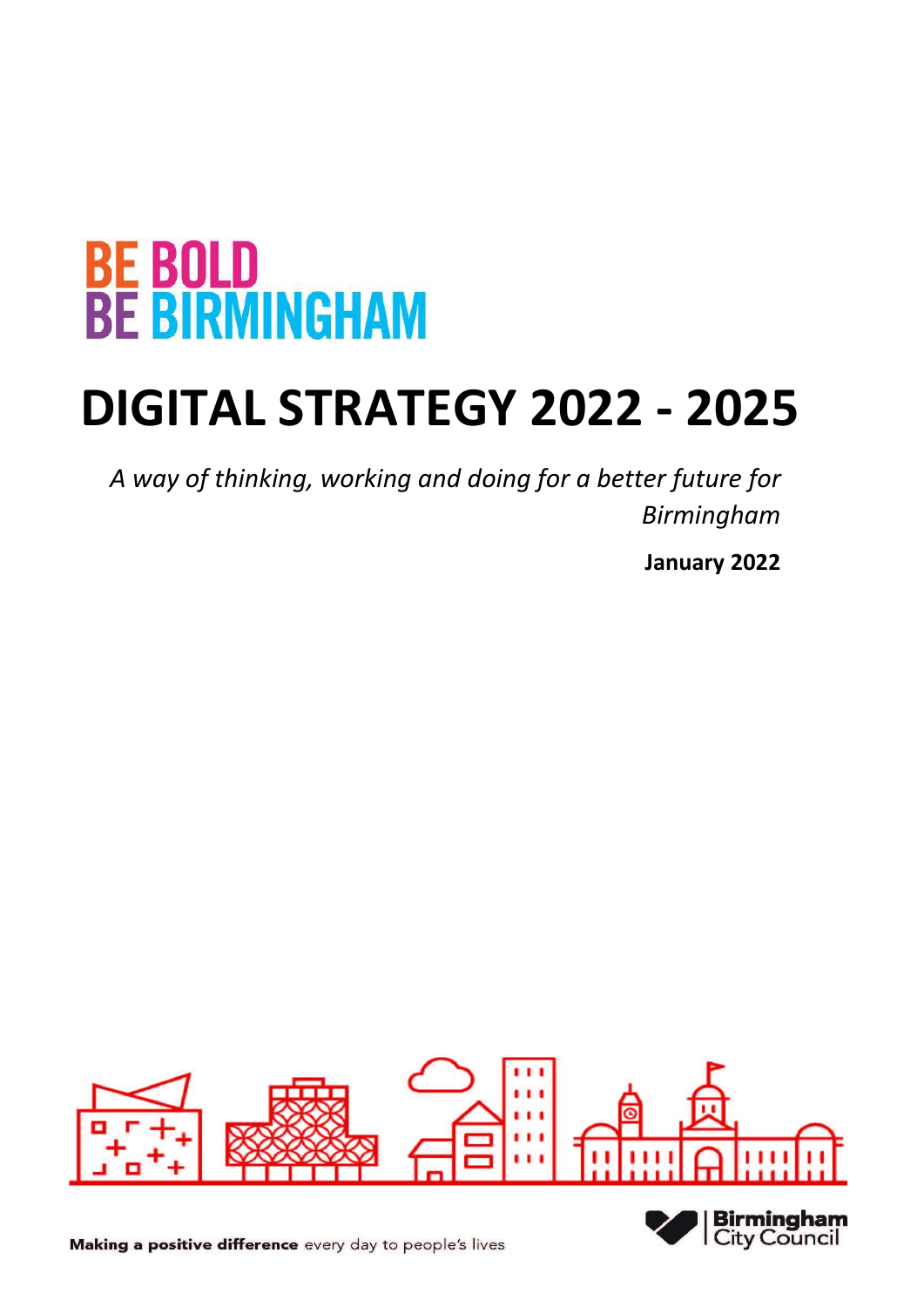# **Contents**

| Priority C: Giving our Council teams the right digital tools to do their jobs  12 |  |
|-----------------------------------------------------------------------------------|--|
|                                                                                   |  |
|                                                                                   |  |
|                                                                                   |  |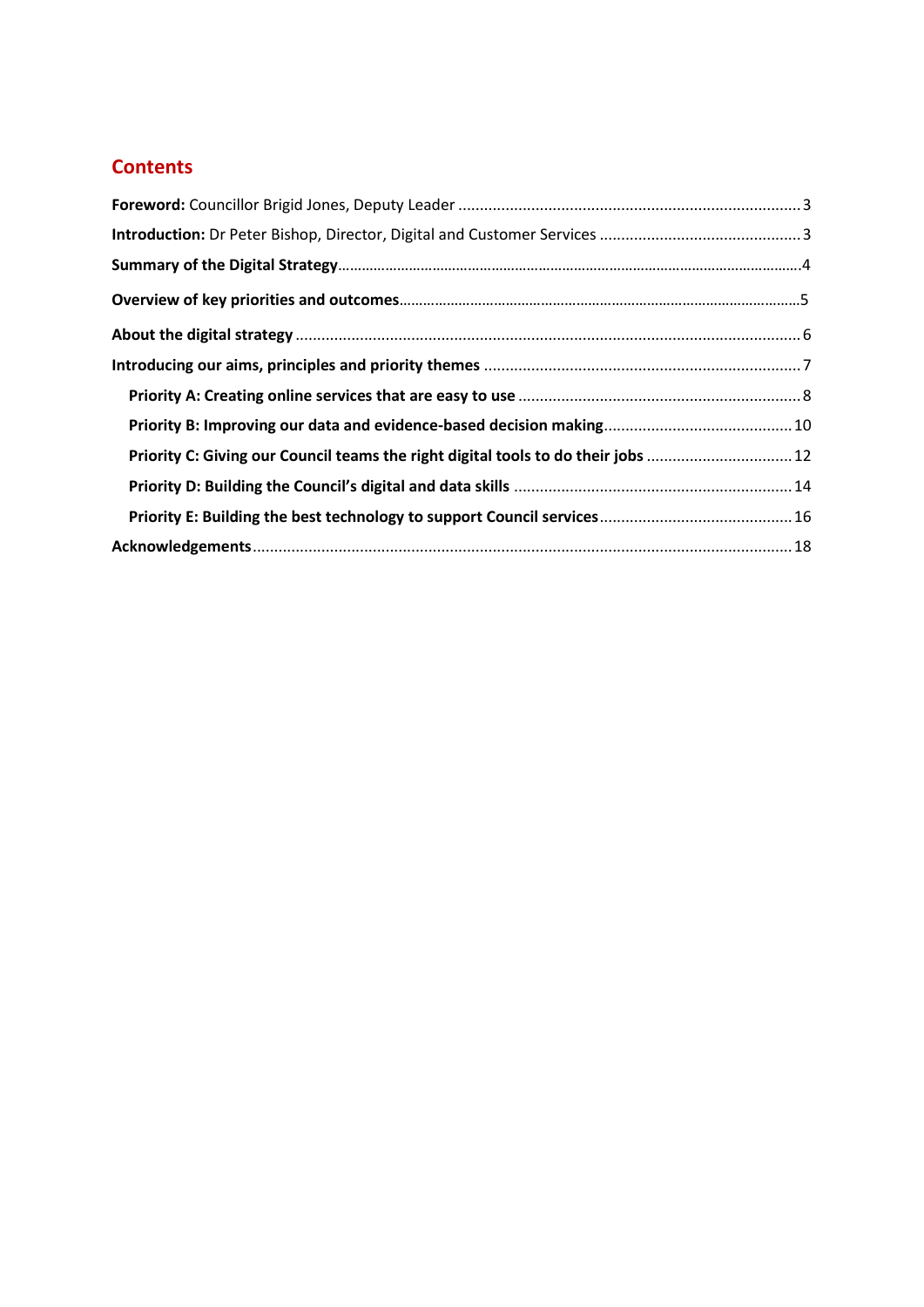# <span id="page-2-0"></span>**Foreword:** Councillor Brigid Jones, Deputy Leader

Digital public services are an imperative. We work in an increasingly complex landscape of significant social, fiscal and political challenges. There is growing demand for vital services as well as increased uncertainty about the future. Our citizens and businesses deserve the very best from us and digital tools and approaches will help us to create the next generation of public services, which will exceed expectations and help us to better manage our spending.

When we signed the [Local Digital Declaration,](https://www.localdigital.gov.uk/declaration/) along with other Councils, we were committing ourselves to meet high standards for technology and digital services and to adopting the right digital culture and ways of working to improve our services.

The COVID-19 pandemic demonstrated that as a Council we can respond rapidly to change. We used technology and data to shift to new digital ways of working, doing this collaboratively, across service areas and in the open. Speed and resilience for delivering critical services were important. We enabled staff to work safely and flexibly with the right tools and gave residents and businesses the help and information they needed to support the most vulnerable.

Our Digital Strategy 2022-2025 is building on these foundations. It sets out how we will take a consistent digital approach across the Council to how we re-imagine, design, deliver and operate our services, to achieve greatest value and impact where it is needed most. This will deliver a better experience for citizens, staff, businesses and visitors – services that are effective, simple, joined up and straightforward to use.

# <span id="page-2-1"></span>**Introduction:** Dr Peter Bishop, Director, Digital and Customer Services

The Council currently works in ways that are not always easy for our employees, citizens and businesses to navigate. The internet era has changed expectations and demands in service delivery. Our citizens expect their interactions with the Council to be as straightforward, reliable, personalised and technologically sound as the very best experiences elsewhere.

These changes in expectation fundamentally challenge how our services need to be designed; how they are led; our approach to innovation and how we drive change and improvement in a consistent and reliable manner across the Council.

This is a digital strategy for Birmingham; many of us in the Council are both citizens as well as employees and we all have a role to play as digital leaders and ambassadors. It's about creating a truly Digital Council to serve our citizens and businesses better. This means using digital thinking and digital tools to support the Council's outcomes, addressing inequalities and striving for continuous improvement. It is about serving our citizens and businesses better by:

- designing services around users
- being data-driven
- working in multi-disciplinary teams
- working closely with our partners

This strategy works alongside other programmes of change across the Council, such as New Ways of Working, Customer Service, Insight and Digital City, and together will maximise the opportunities to embed digital and innovation in what we do at all levels across the organisation. We have come a long way since we took back control of our IT services and with this new strategy we will accelerate our ambition to be the best Digital Council, enabled by a user centred and data driven Digital Service.

This strategy will provide the framework for us to learn and adapt. It will be co-owned by our Council Leadership Team with a commitment to mainstream this into our working practices and priorities across the Council. The priorities set out will evolve as we continue to shape, collaborate, work in the open and, most importantly, learn from others to re-use and recreate things that are at our disposal. The accompanying delivery plan (Appendix A), sets out our detailed actions and measures of success. This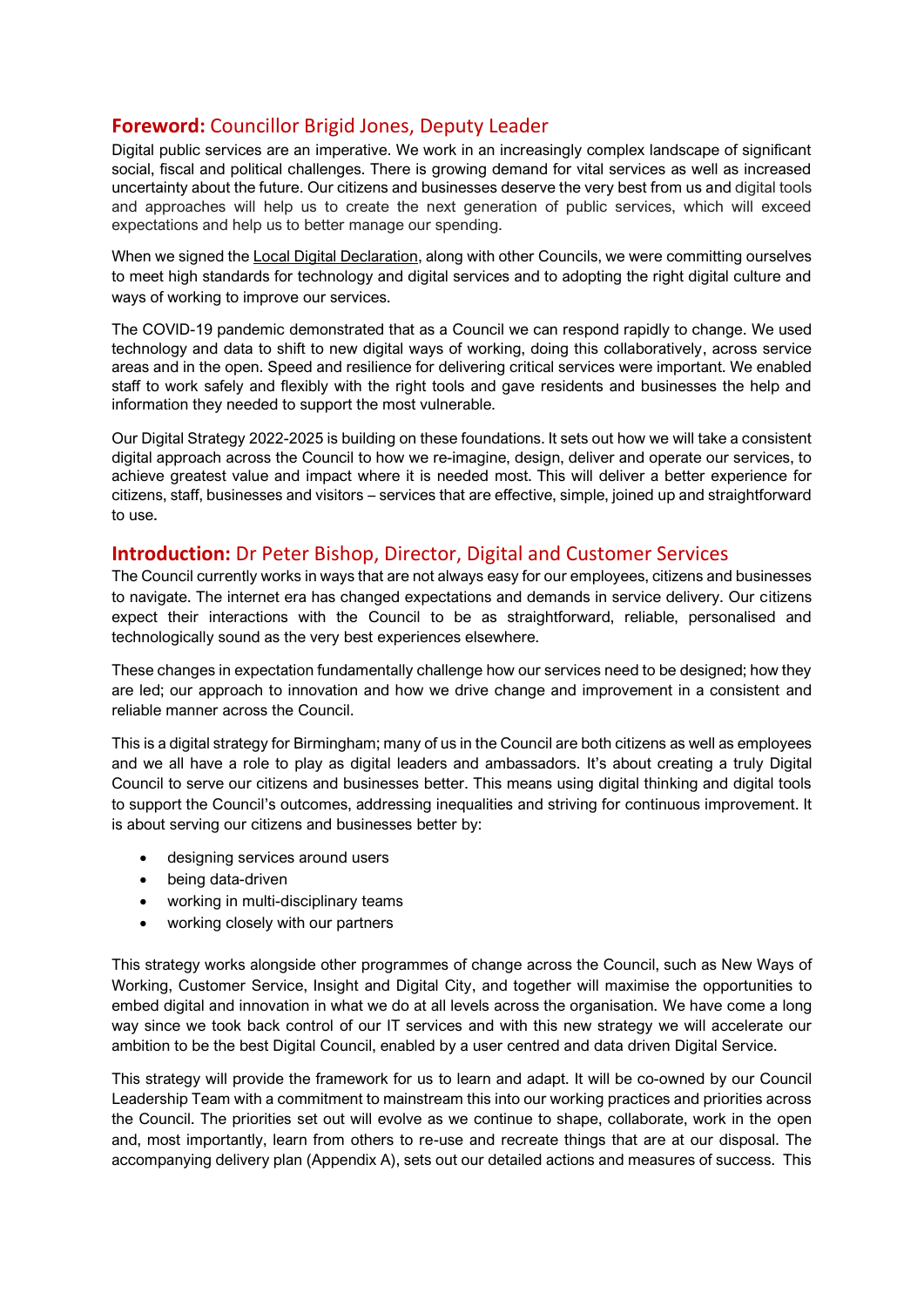will develop both as we review priorities and based on what we find out from research with citizens and businesses.

#### **Summary**

#### Who is it for?

This is a digital strategy for the Council and involves us all. We want to make the best use of data, digital and technology so that we can ensure that our services respond even better to the changing needs and expectations of our citizens and businesses.

#### What it's about:

It's about creating a digital Council to serve our citizens and businesses better. This means using digital approaches and digital tools to support the Council's outcomes, addressing inequalities and striving for continuous improvement.

#### Why is it important?

Our employees, citizens and businesses expect their interactions with the Council to be as straightforward, reliable, personalised and technologically sound as the very best experiences elsewhere. The Council has signed the Local Digital Declaration 2018 and this sets out our commitments to meeting high standards for technology and digital services and to adopting the right digital culture and ways of working to improve our services.

This digital strategy sets out how we will take a consistent digital approach across the Council to how we re-imagine, design, deliver and operate our services to achieve greatest value and impact where it is needed most based on what we find out from research with citizens and businesses and what the data is telling us.

#### What do we mean by digital?

Digital is a way of working, a way of thinking and a way of doing. It is about people as much as it is about how we manage and implement technology. This means putting users foremost and centre; delivering their needs quickly and iterating based on feedback and what the data and evidence is telling us.

#### What are the key priorities?

There are 5 overarching priorities that have been identified through extensive research and engagement with citizens, employees and businesses. Together these will:

- A. Ensure online services are designed around the user, making them seamless and easy to use.
- B. Enable data sharing between all areas of the Council, breaking down silos, speeding up our work leading to more proactive service provision and, with that better outcomes for citizens and businesses.
- C. Introduce new digital services and practices for staff so they can work more easily.
- D. Establish a range of digital and data skills and agile working practices and embed these into everything we do.
- E. Modernise our existing technology and infrastructure so that we aren't held back by our legacy systems and our digital infrastructure is responsive, secure and adaptive.

#### What's its lifespan and governance?

This strategy provides a framework for setting our direction on how we need to change to deliver more effectively – to test, fail fast and build on success quickly. This strategy is supported by a detailed delivery plan that sets out clear milestones for 2022 with metrics to measure our performance. It will be reviewed on a quarterly basis, annually agreed. It will evolve as we go.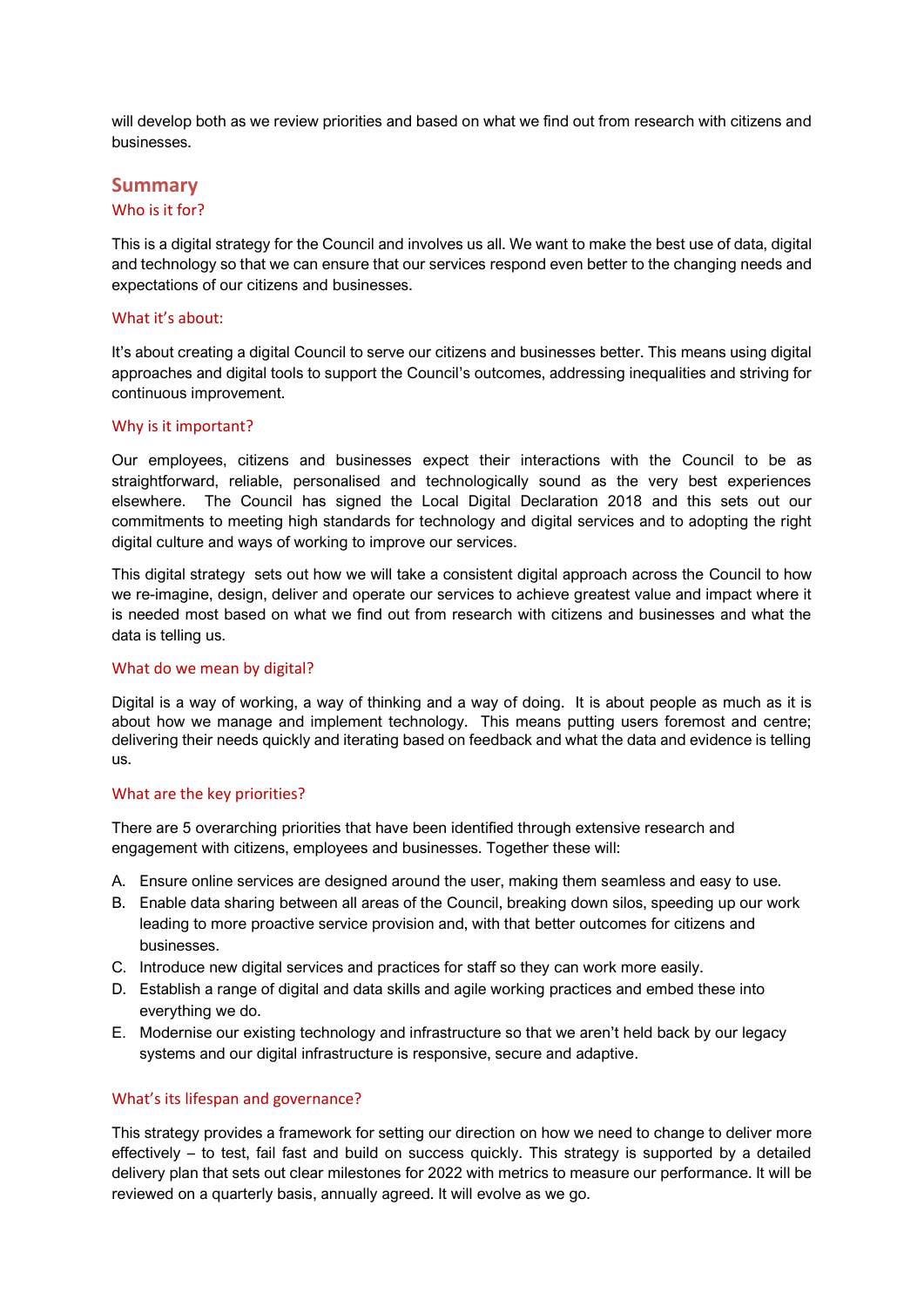# **Digital Strategy: Overview of key priorities and outcomes**

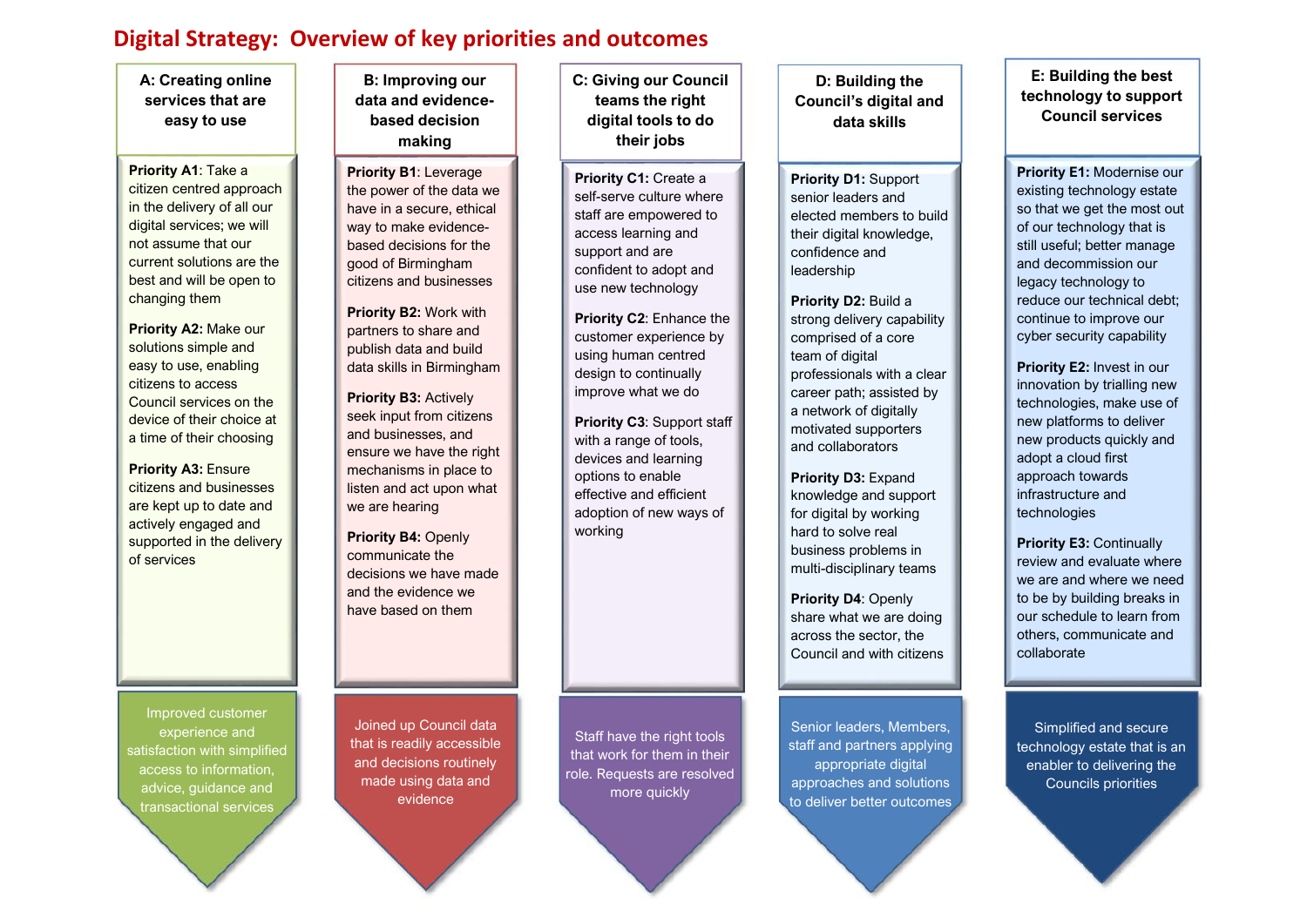# <span id="page-5-0"></span>**About the digital strategy**

#### What we mean by digital

Digital is a way of working, a way of thinking and a way of doing. It is about people as much as it is about how we manage and implement technology. This means putting users foremost and centre; delivering their needs quickly and iterating based on feedback and what the data and evidence is telling us.

Ultimately, it's about providing better outcomes for citizens - changing our culture, practices, processes and behaviours to become more responsive, adaptive and citizen centric will be the key to our success.

We will work in multi-disciplinary teams that can deliver value quickly and incrementally to our customers, making sure that we prioritise what we do, to maximum effect and generating savings where possible. Opportunities that are not going to be delivered on can be stopped quickly before they cost too much.

#### Where we are now

In developing our strategy, we have done extensive user research with citizens and businesses across Birmingham, as well as with Council staff. We know that our citizens and businesses will not tolerate services that:

- are unreliable
- fail to join up around their needs
- pass them from pillar to post
- ask for information more than once
- fail to answer the phone or respond on-line
- offer silence when what is needed are updates and assurances about progress

This has enabled us to focus on the areas that people told us most needed change.

We have also taken advantage of the [digital maturity analysis done by GDS](https://github.com/alphagov/la-digital-maturity-analysis) across England, to better understand our current level of digital maturity using the [Local Digital Declaration](https://www.localdigital.gov.uk/declaration/) as a benchmark to measure against in the coming years – and we have tapped into a body of expertise across local government, central government and the private sector in the form of our Advisory Board. They have helped challenge, stretch and validate our thinking and approach.

We spent time to understand what was happening across the public sector. While we are unique in many ways, we also know when it comes to digital transformation in the public sector we are very similar to many of our local authority peers. We learnt the need to quickly demonstrate the value of agile, design-led approach to get buy in and build credibility; empowering staff to adopt digital ways of working and to de-prioritise the things that don't add value.

#### Where we want to be

We ran visioning and innovation workshops with our service leads to look at the art of the possible to create the conditions for the next generation of local public services. We want technology to be an enabler rather than a barrier to service improvements, and services a delight for citizens. To do this we will put in place the digital building blocks to enable us to develop services more quickly, flexibly and effectively and unlock our full potential for innovation.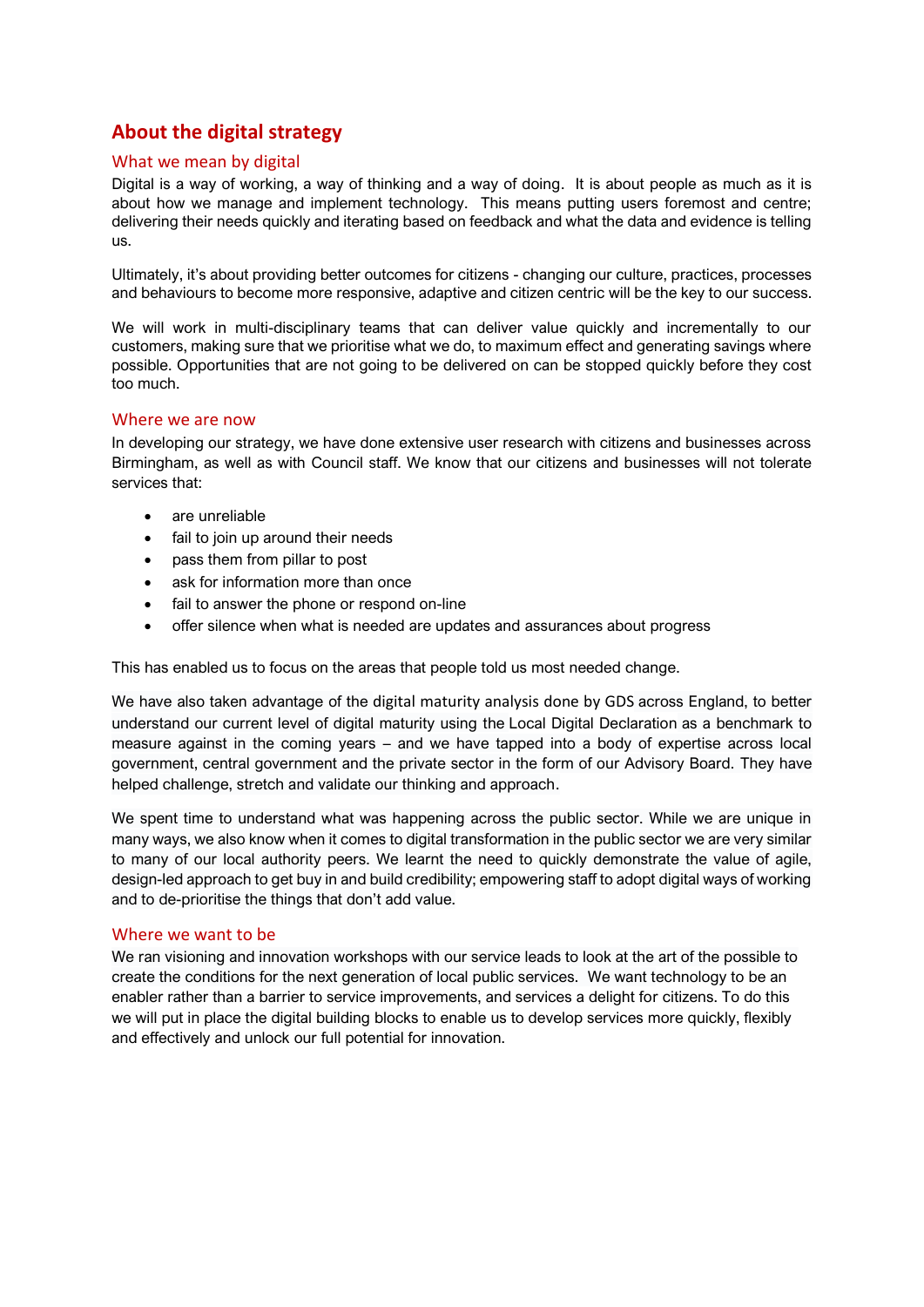# <span id="page-6-0"></span>**Introducing our aims, principles and priority themes**

#### Our aims

We want to make Birmingham City Council a place that uses the best of data, digital and technology so that we can respond even better to the changing needs and expectations of our citizens, businesses and visitors.

#### Our principles

#### **User-focused**

We put citizens, communities, businesses and organisations at the centre of everything we do.

#### **Collaborative**

We support collaboration across the Council and with our partners to co-ordinate our work and act with one voice.

#### **Open and transparent**

We make decisions based on data and evidence and publish our targets and results.

#### **Innovative**

We embrace new ways of working and continuously modernise our tools and technology.

#### **Secure**

We work tirelessly to secure all the data and information that we use.

#### Our priorities

We have 5 overarching priorities that have been identified and validated though extensive research and engagement with citizens, staff and businesses and our Advisory Board (see page 18). In summary these will:

- A. Ensure online services are designed around the user, making them seamless and easy to use.
- B. Enable data sharing between all areas of the Council, breaking down silos, speeding up our work leading to more proactive service provision and, with that better outcomes for citizens and businesses.
- C. Introduce new digital services for staff so they can work more easily.
- D. Establish a range of digital skills and agile working practices and embed these into everything we do.
- E. Modernise our existing technology and infrastructure so that we aren't held back by our legacy systems and our digital infrastructure is responsive, secure and adaptive.

#### Lifespan and governance

This is a living strategy that provides a framework for setting direction and providing clarity on how we need to change to deliver more effectively. We recognise that the pace of change is quick, and our plans need to be adaptive, data driven and able to pivot. This is a time of disruption and we must experiment, test, fail fast and build on success quickly. We have produced our delivery plan to accompany this strategy and this will be reviewed annually with Cabinet. Responsibility for monitoring progress and reporting will be through the new Digital Strategy Board.

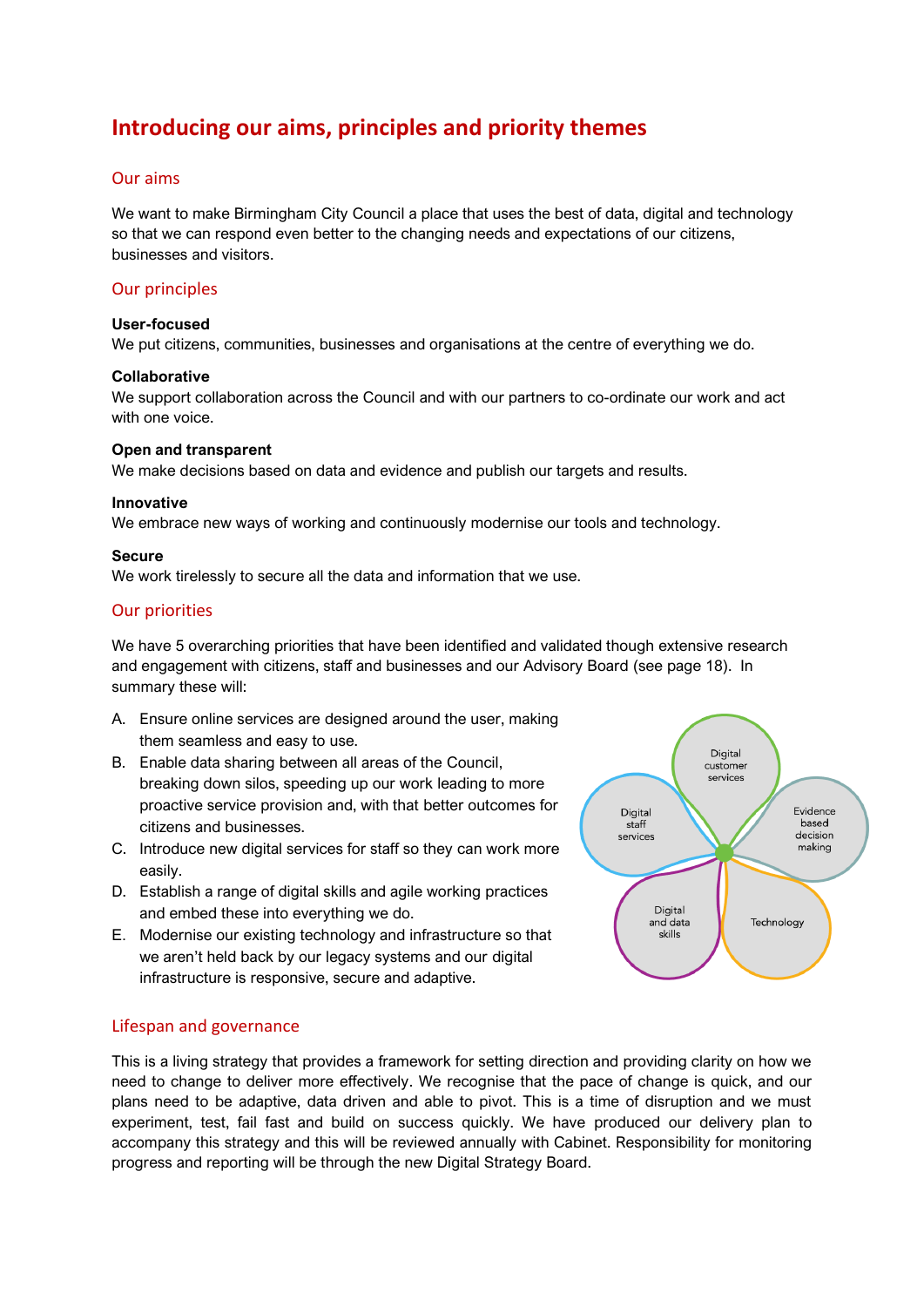#### <span id="page-7-0"></span>**Priority A: Creating online services that are easy to use**

**Aim:** To develop online services based on what our citizens and businesses need

#### Where we are now

Citizens and businesses find raising issues with the Council difficult. It takes a long time for problems to be resolved. The Council has hundreds of different contact points, across telephone numbers, emails and twitter. People who use their online BRUM account are generally happy with it, but not all services are on it, and there are a significant number of people who do not use it.

#### What success looks like

Our citizens (and those that interact on their behalf) choose to interact with us online when they can because services are integrated and work so well and that it's preferable to go online than pick up the phone. All Council services that can be, are made available online with support through other channels for those that need more help. The services are designed with the needs of those that use them in mind. Our information, advice and guidance is consistent and linked together to make the customer experience as good as it can be.

#### How we will do it

We will:

- take a citizen-centred design approach across all our existing and new online services, making them easy to use and accessible
- have services that can be completed entirely online
- improve our online services so that requests are completed at the first attempt
- ensure you can contact us easily through your preferred method
- automatically give citizens and businesses progress updates once they have placed a request
- provide digital support if citizens and businesses need assistance to complete a request
- learn from other public sector organisations

#### What this means for citizens and businesses

Citizens and businesses will be able to do more online without needing help and for those that do need assistance the right support will be provided. Our services will be easy to use and fully accessible across a range of devices, being able to access them easily whenever they want. Information will only have to be shared once with us. We will notify them when we there is a problem rather than them having to report it first. They will be able to give feedback on our digital services and know that we will improve them as a result as well as see how we're performing and delivering to targets.

#### What this means for staff

Staff will have a deeper understanding of the needs of citizens and businesses. Less time will be spent dealing with routine queries. They will be able to offer easy solutions and provide a better service to citizens and businesses.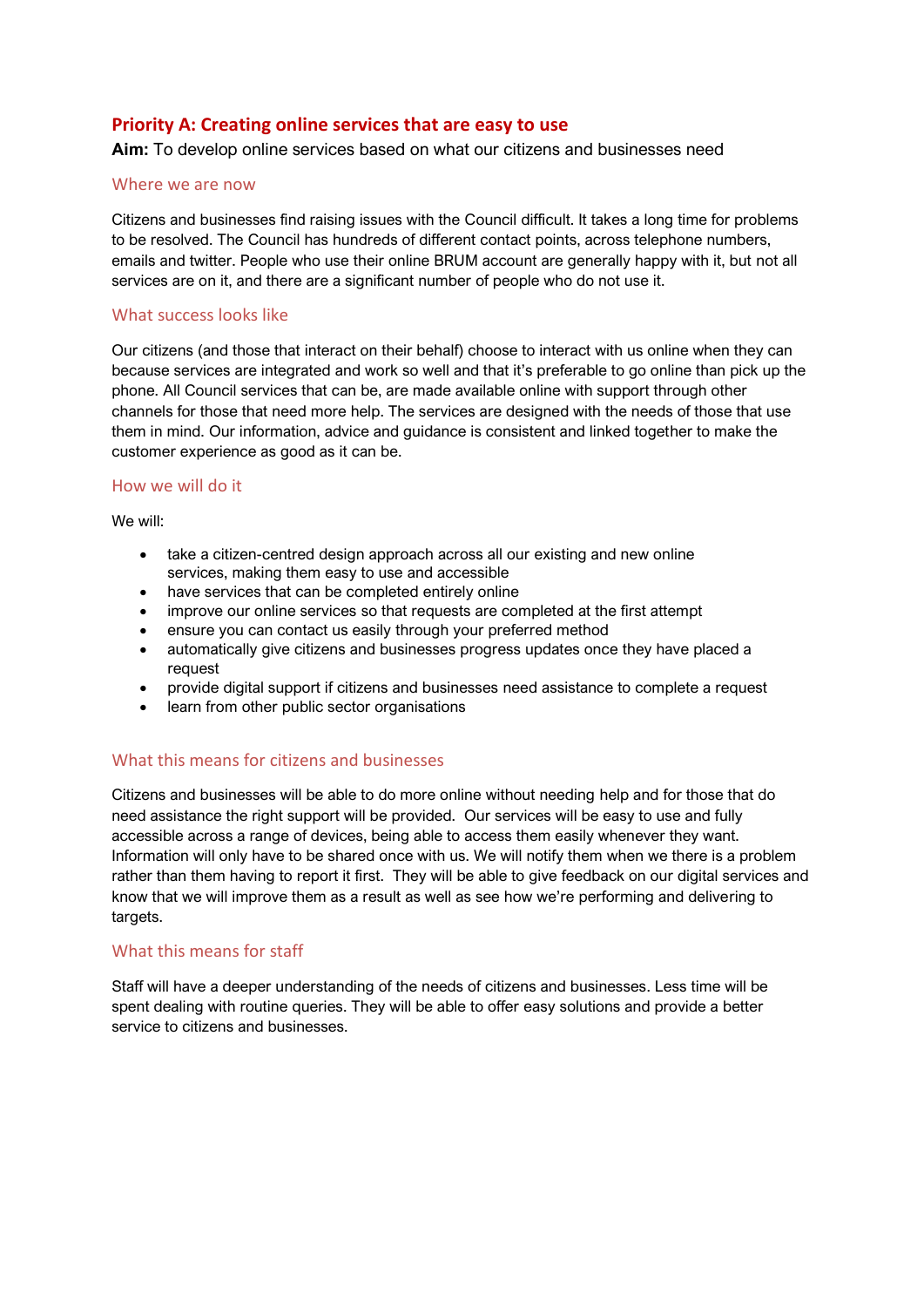We have set priority areas for our delivery in this theme.

- **Priority A1:** Take a citizen centred approach in the delivery of all our digital services; we will not assume that our current solutions are the best possible, and will be open to changing them
- **Priority A2:** Make our solutions simple and easy to use, enabling citizens to access Council services on the device of their choice at a time of their choosing
- **Priority A3:** Ensure citizens and businesses are kept up to date and actively engaged and supported in the delivery of services

#### Example key actions in 2022

| <b>Action</b>                                                                                                                                        | <b>Outcome</b>                                                                      | <b>Metrics of success</b>                                                                                |
|------------------------------------------------------------------------------------------------------------------------------------------------------|-------------------------------------------------------------------------------------|----------------------------------------------------------------------------------------------------------|
| Establish and embed an<br>approach to delivering human<br>centred design making services<br>easy to use and accessible                               | Improved customer<br>experience that better meets<br>citizen needs                  | Design principles adopted and<br>applied to customer service<br>delivery                                 |
| Review and create a prioritised<br>list of end to end services for<br>improvement and start delivery                                                 | Improved customer<br>experience and satisfaction;<br>improve self-serve capability  | Increase uptake in online<br>services; reduction in use of<br>other channels; reduction in<br>complaints |
| Review of our online digital<br>services and content to ensure<br>they are fully accessible starting<br>with our 10 most popular digital<br>services | Simplified access to<br>information, advice, guidance<br>and transactional services | Compliance with WCAG<br>accessibility rules where<br>applicable; customer<br>satisfaction measured       |

- Customer Service Strategy
- Customer Service Programme
- Digital Inclusion Strategy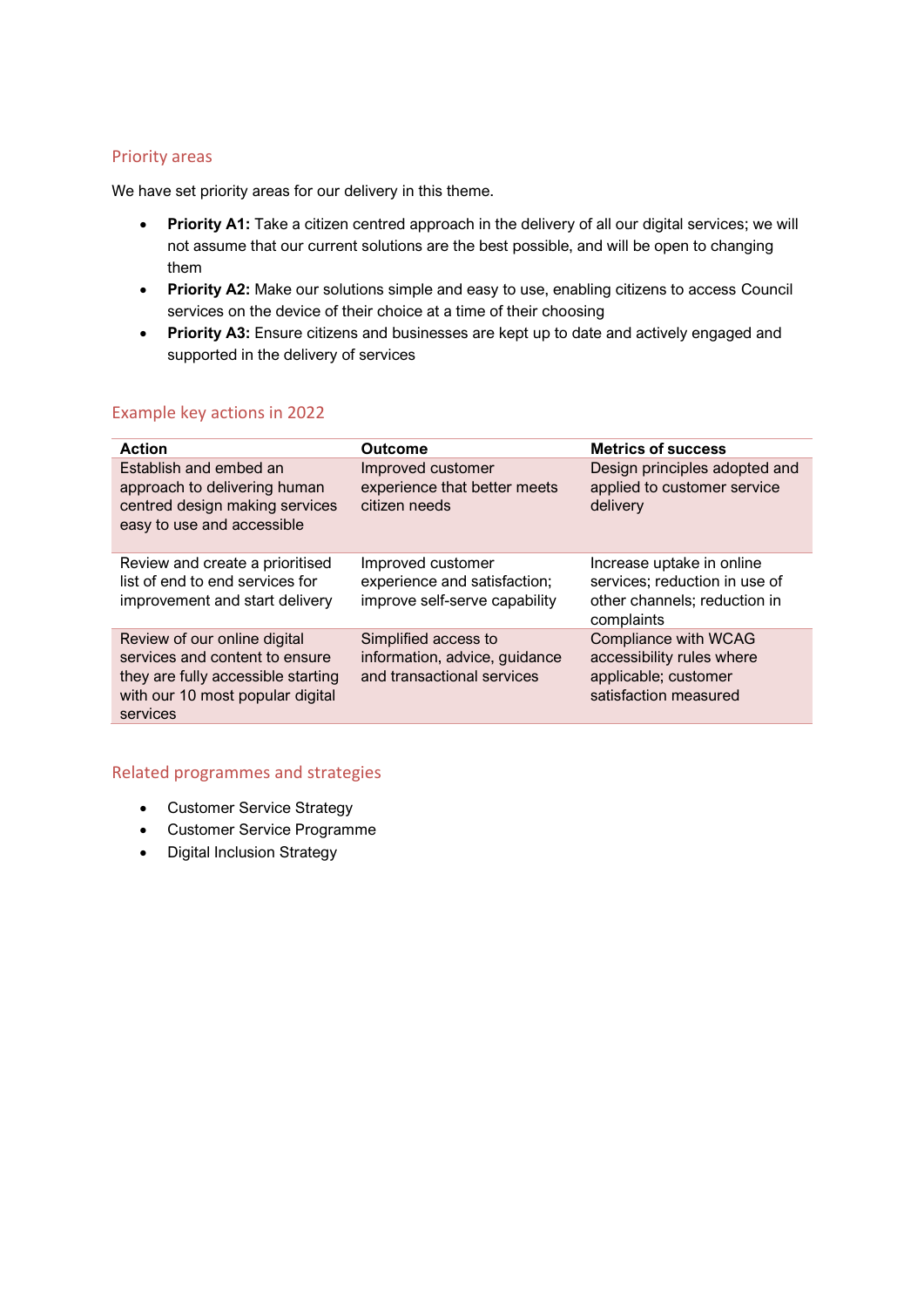#### <span id="page-9-0"></span>**Priority B: Improving our data and evidence-based decision making**

**Aim:** To use and share data and evidence to provide the best possible services for citizens and businesses

#### Where we are now

Different service areas of the Council work separately, on many different systems meaning that there is a lack of shared knowledge across the Council and it's hard to access data. Data is often not of the highest quality (for example incomplete or duplicated records) which prevents data from being put to effective use. We want to unlock the value of our data from our many systems to design and deliver better services. We must develop a deep understanding of needs to deliver the right services where they are required.

#### What we will achieve

Data is front and centre; trusted, accessible and fit for purpose. Decisions are based on robust data and evidence. Effective data sharing is enabled across the Council and our partners to give rich insights that enable better outcomes for citizens and businesses. We are open and transparent in how we work and operate so it is clear to citizens how we have made important decisions.

#### How we will do it

We will:

- join up data on Council services and make it more easily available for decision-makers to access
- share how we have made important decisions with everyone
- do more research with citizens and businesses to support our understanding of issues
- identify data champions across the Council who will upskill the Council in making decisions based on evidence and using data for good
- publish more transparent data about the performance of our main services for citizens and businesses
- encourage organisations to share publish their own data and establish a data charter for Birmingham
- establish secure channels of communication for citizens, businesses and visitors by improving our feedback processes through the Customer Service team

#### What this mean for citizens and businesses

Citizens and businesses will benefit from services that are more targeted and responsive and where their needs are anticipated and met before they reach crisis. Data will be more accessible; they will know how the Council has made important decisions and help us prioritise what data gets made available. They will be able to have confidence that data is being used for its proper purpose and is kept securely. They will know that their data and feedback are contributing directly to the running of our services.

#### What this means for staff

Staff will have ready access to the data they need to work effectively for the benefit of the community so they can target resources where they are needed most to influence better outcomes for the people they serve. With the evidence and information to hand they will be better able to support citizens and businesses which means that their roles will be less about dealing with crises but more about putting in place preventative measures and timely interventions – altogether more rewarding. They will have a better understanding of our customers, so that they can continually improve services. Decisions will be made based on robust data and insight and staff will be able to get more evidence when needed.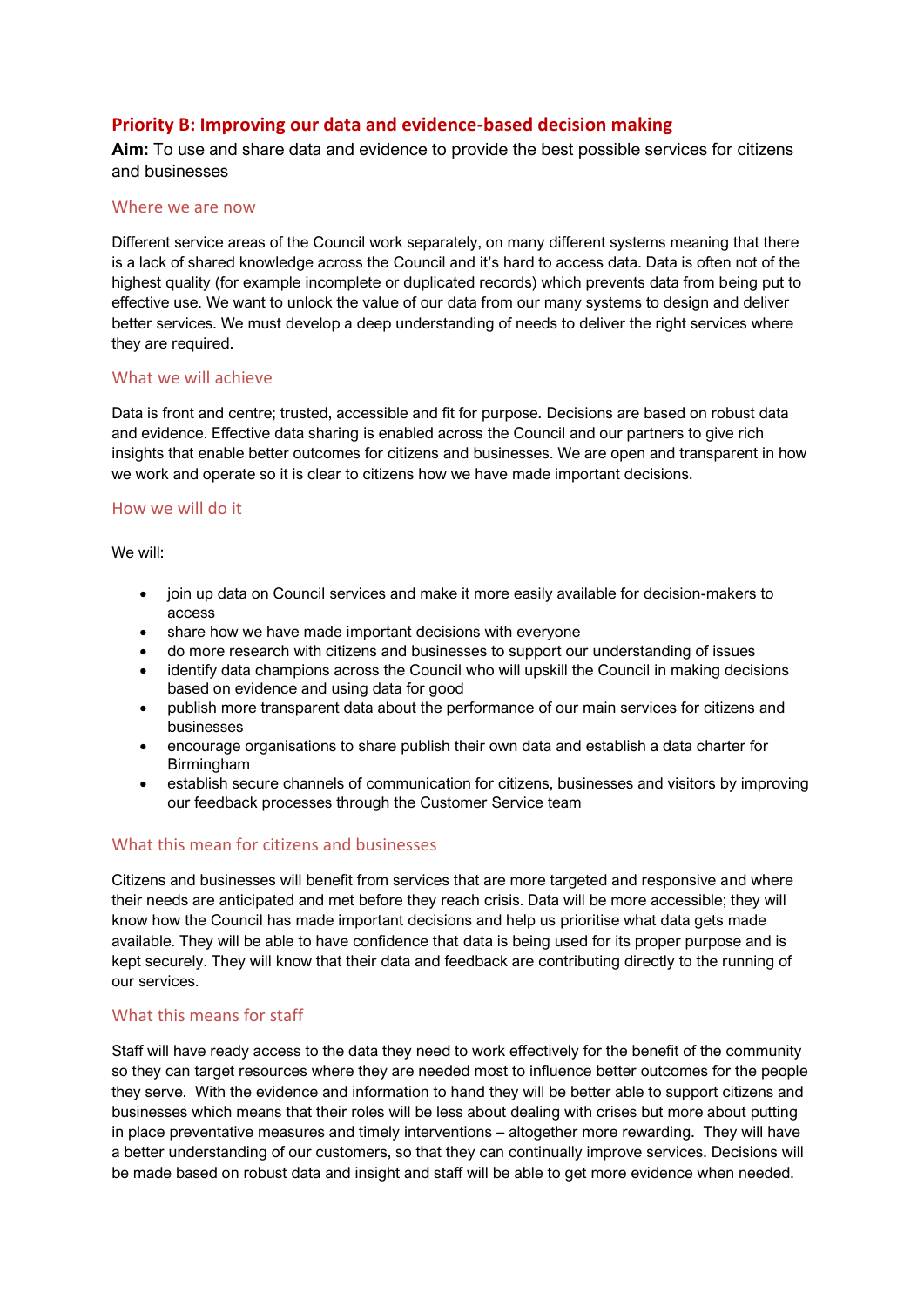We have set priority areas for our delivery in this theme.

- **Priority B1:** Leverage the power of the data we have in a secure, ethical way to make evidencebased decisions for the good of Birmingham citizens and businesses
- **Priority B2:** Work with partners to share and publish data and build data skills in Birmingham
- **Priority B3:** Actively seek input from citizens and businesses and ensure we have the right mechanisms in place to listen and act upon what we are hearing
- **Priority B4:** Openly communicate the decisions we have made and the evidence we have based on them

#### Example key actions in 2022

| <b>Action</b>                                                                                                                                                         | <b>Outcome</b>                                                                                                  | <b>Metrics of success</b>                                                                                                                                   |
|-----------------------------------------------------------------------------------------------------------------------------------------------------------------------|-----------------------------------------------------------------------------------------------------------------|-------------------------------------------------------------------------------------------------------------------------------------------------------------|
| Establish the building blocks &<br>technical capabilities to effectively<br>join up data on Council services and<br>make it readily accessible for<br>decision makers | Joined up Council data that is<br>readily accessible and<br>decisions routinely made<br>using data and evidence | Capabilities validated<br>through the successful<br>delivery of identified use<br>cases (Homelessness,<br>Commonwealth Games,<br>Single view of debt; JSNA) |
| Establish the governance to embed<br>data ethics and standards within the<br>organisation                                                                             | Directorates are supported to<br>adhere to standards and in<br>making decisions using data<br>and evidence      | Terms of Reference and<br>delivery of Data<br>Governance and Ethics<br>Board                                                                                |
| Establish a repository of research<br>and results that is tagged and<br>searchable to support evidence-<br>based decision making                                      | Research can be easily<br>accessed and understood by<br>future interested parties                               | Published research to<br>show evidence                                                                                                                      |

- Insight programme
- Information Management Strategy
- Early Intervention & Prevention
- Digital City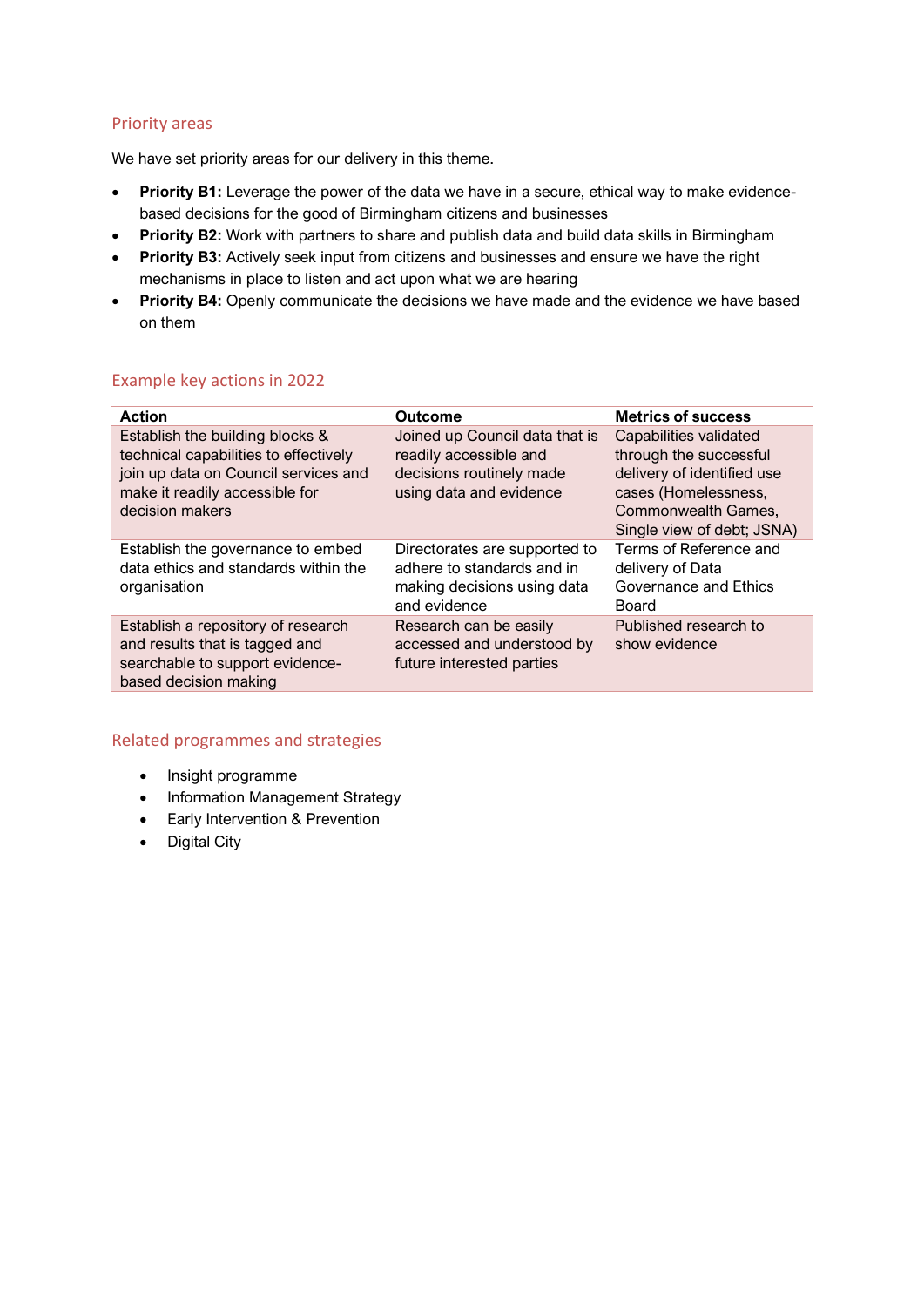### <span id="page-11-0"></span>**Priority C: Giving our Council teams the right digital tools to do their jobs**

**Aim:** To set up our staff with the tools and skills so that they can serve our communities in the most efficient and effective way.

#### Where we are now

We know that our processes are not always very efficient or user friendly, restricting staff from getting the technology, support and resolutions when they need it. Where new tools have been introduced, there has not always been enough training to ensure staff are confident in using them. Our frontline staff (for example social workers, housing and environmental health officers) do not have access to the information they need to do their jobs in the field; the technology and processes are inconsistent and sub-optimal for them to give the customers the best possible service they aspire to.

#### What success looks like

All Council staff have fit for purpose technology which facilitates rather than constrains their work. We make use of cloud collaboration technologies to collaborate, safely share and store information and work with increasing efficiency, anytime and anywhere. Routine tasks are automated so that staff have more time to focus on other priorities. Common tools, service patterns are adopted and where possible platforms & systems re-used rather than duplicate systems created. Staff are adopting agile tools and methodologies and user centred design delivering the best outcomes for those they serve.

#### How we will do it

We will:

- aim to complete certain staff requests automatically, for example, password resets
- introduce new service desk software and processes to respond more quickly to staff requests, providing progress updates through to resolution with better self-service support
- tailor support and training on new and updated software based on user needs
- carry out user research with staff so that we can continuously improve our processes and services
- introduce and provide training in tools that enable staff to collaborate easily wherever and whenever they choose to work
- empower different teams to support and develop their own applications by putting the right digital tools at their disposal

#### What this means for citizens and businesses

Citizens and businesses will be helped more quickly when they contact the Council. They will know that we are using the best and most appropriate tools when we work with them. Our staff will be focused on providing excellent service to our citizens and communities.

#### What this means for staff

Staff will receive prompt responses to their queries and be able to continue working quickly. They will be given the tools that work for them in their role and these will be regularly reviewed and will be fully supported when these are changed or updated. Tailored training will be provided to support staff on adoption of new ways of working, tools, and systems. For those staff working out in the field they will be able to focus on supporting citizens and spend less time on recording case notes.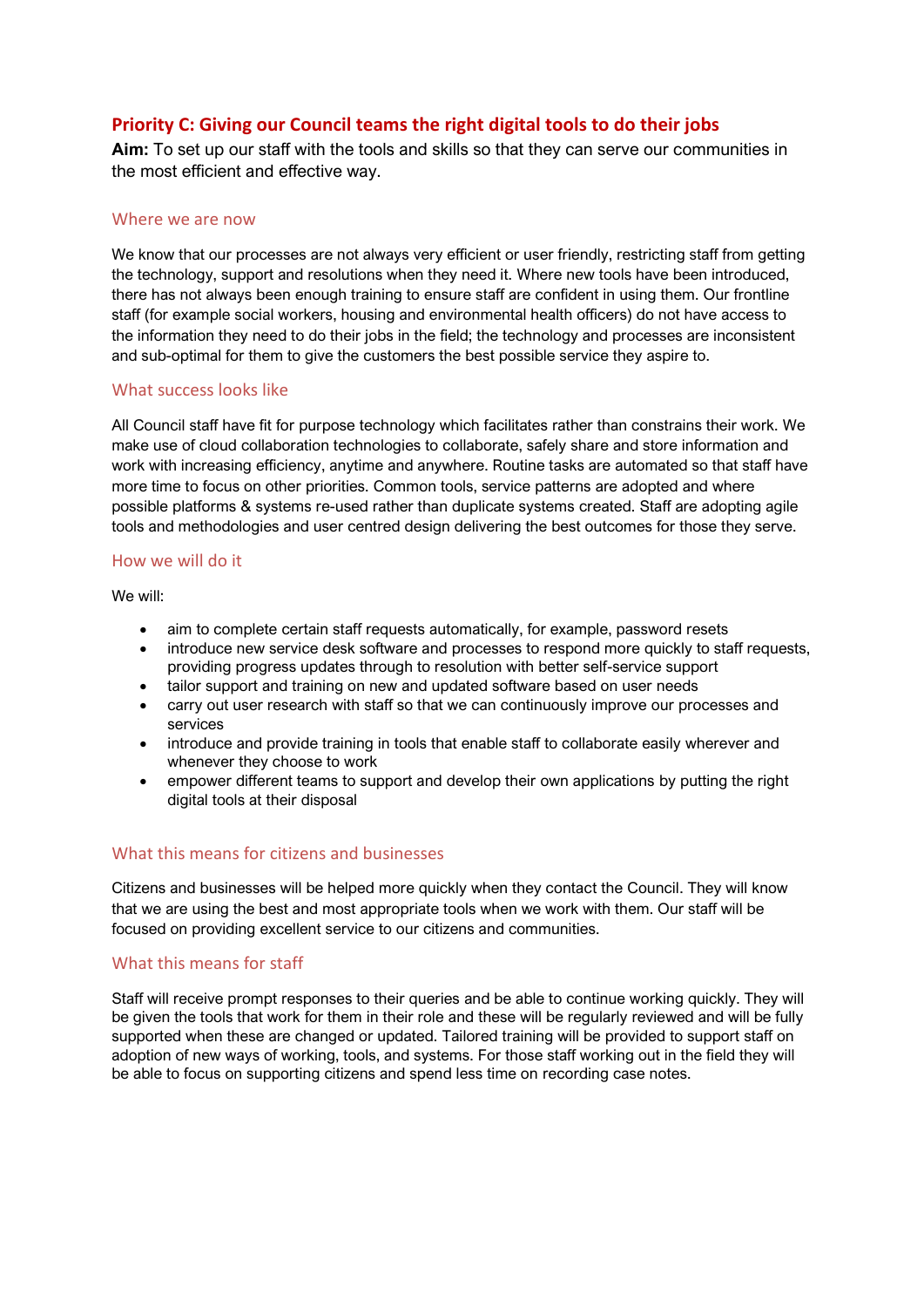We have set priority areas for our delivery in this theme.

- **Priority C1:** Create a self-serve culture where staff are empowered to access learning and support and are confident to adopt and use new technology
- **Priority C2:** Enhance the customer experience by using human centred design to continually improve what we do
- **Priority C3:** Support staff with a range of tools, devices, learning options and support to enable effective and efficient adoption of new ways of working

#### Example key actions in 2022

| <b>Action</b>                                                                                                                                                                                   | <b>Outcome</b>                                                                                              | <b>Metrics of success</b>                                                           |
|-------------------------------------------------------------------------------------------------------------------------------------------------------------------------------------------------|-------------------------------------------------------------------------------------------------------------|-------------------------------------------------------------------------------------|
| Introduce new service desk software and<br>processes to respond quickly to staff<br>requests with better updates and self-service<br>support                                                    | Staff requests are<br>resolved more quickly;<br>Self-serve culture with<br>less pressure on<br>service desk | Increase in online self-<br>service by staff;<br>improvement in staff<br>experience |
| Provide tailored support and training based<br>on user needs and learning styles to<br>encourage a self-serve culture through a co-<br>ordinated rolling programme of learning<br>opportunities | Improved staff<br>confidence in use of<br>technology and tools<br>and benefits it offers                    | Uptake of training;<br>reduction in IT service<br>calls for this category           |
| Explore options and demand for new tools to<br>support better working, collaboration,<br>engagement, prototyping, design etc.<br>through user tested asset and software<br>survey               | Staff have the right<br>tools that work for them<br>in their role                                           | Requests fulfilled; staff<br>survey feedback                                        |

- New Ways of Working
- Fieldworkers project
- Insight Programme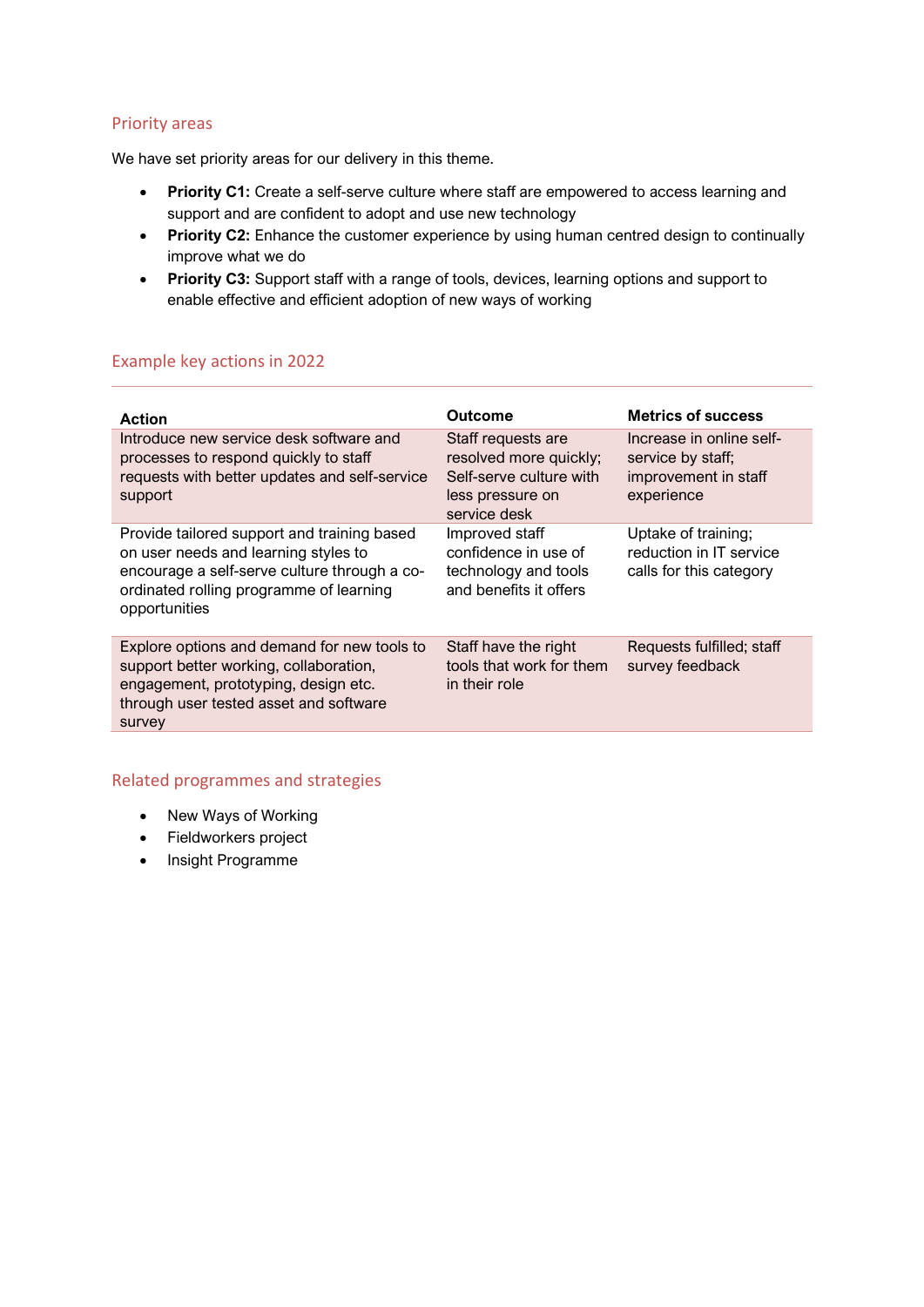# <span id="page-13-0"></span>**Priority D: Building the Council's digital and data skills**

**Aim:** To grow the digital skills of everyone in the Council to deliver services that are citizen and business focused and to support better outcomes

#### Where we are now

We lack the skills and resources to drive digital development and implementation. Low levels of digital literacy and risk aversion means that pace and capacity to change is inherently slow. Digital transformation requires dynamic change across all areas and levels of our Council. We want this to be collectively owned across the Council with clear and transparent processes for implementing digital improvements.

#### What we will achieve

Our Councillors and senior leaders will be digital leaders promoting the right culture and advocates for taking a citizen centred approach. The digital approach is collectively owned, and we will have clear, simple and transparent processes for implementing digital improvements. Staff are skilled and confident in digital. Digital services are designed collaboratively based on the needs of our customers and service areas and teams can adapt quickly to the changing needs of citizens and new service requirements

#### How we will do it

We will:

- invest in developing and retaining our in-house talent by building clear career pathways for our IT and digital staff
- create opportunities for staff to develop digital and data literacy skills and knowledge through learning and practice
- give senior leaders and Councillors the opportunity to build their digital knowledge
- bring in people such as apprentices and graduates who are keen to work in digital, technology and data, as well as experienced people to lead digital disciplines to improve how we do things
- work with higher education institutions to develop a pathway for graduates
- establish new roles that are important to deliver an excellent digital service
- identify people in the Council who have the right skills to become digital champions
- establish a dedicated digital innovation team to explore ways to improve public services
- openly share what we are doing within the Council and with citizens and businesses
- ensure greater cross-team and directorate working so that we work in a more collaborative, open and transparent way
- adopt citizen-centred practices and approaches to how we design and deliver services in our digital teams

#### What this means for citizens and businesses

They will have digital services that are designed around their needs and are fully accessible. They will be able be able to get involved in designing and testing our services so we can see where we need to make changes. As well as being able to follow our progress they will also see the results of our investment in innovation. More career opportunities will be available through our graduate and apprentice scheme to work with us

#### What this means for staff

Staff will be given time, encouragement and support to develop their digital skills, including using the government essential digital skills framework. They will be clear on how digital skills can contribute to their career development. This will give them confidence in using technology, digital and data to support the work they do. They will have a better understanding of the role and impact of digital to transform and deliver excellent services to our customers.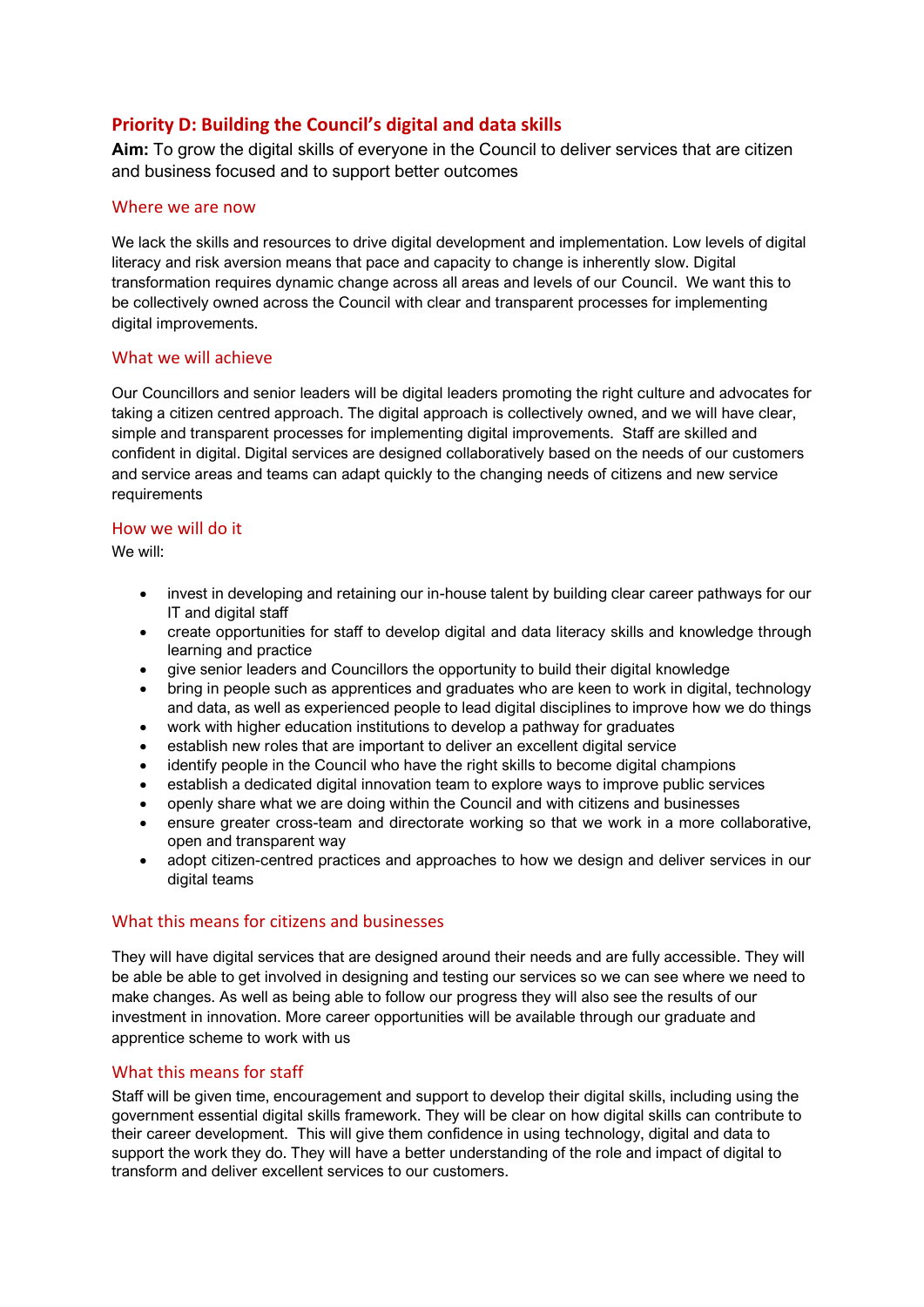We have set priority areas for our delivery in this theme.

- **Priority D1:** Support senior leaders and elected members to build their digital knowledge, confidence and leadership
- **Priority D2:** Build a strong delivery capability comprised of a core team of digital professionals with a clear career path; assisted by a network of digitally motivated supporters and collaborators
- **Priority D3:** Expand knowledge and support for digital by working hard to solve real business problems in multi-disciplinary teams
- **Priority D4:** Openly share what we are doing across the sector, Council and with citizens

#### Example key actions in 2022

| <b>Action</b>                                                                                                                                                      | <b>Outcome</b>                                                                                                                                               | <b>Metrics of success</b>                                                                                                                                                                                                                                      |
|--------------------------------------------------------------------------------------------------------------------------------------------------------------------|--------------------------------------------------------------------------------------------------------------------------------------------------------------|----------------------------------------------------------------------------------------------------------------------------------------------------------------------------------------------------------------------------------------------------------------|
| Re-design of ITD to bring in<br>key digital roles and upskilling<br>of staff                                                                                       | Increase in digital capabilities<br>and resources                                                                                                            | <b>Target Operating Model (April</b><br>2022); Roles filled (September<br>2022)                                                                                                                                                                                |
| Programme of events for<br>senior leaders and elected<br>members to expand digital<br>knowledge and learning                                                       | Senior leaders and Members<br>and partners applying<br>appropriate digital<br>approaches and solutions to<br>deliver better outcomes,                        | First cohort of senior leaders and<br>Members signed up and<br>onboarded as 'digital leaders' (10<br>by April)                                                                                                                                                 |
| Delivery of service design<br>demonstrators cross<br>directorates to validate<br>approach to agile user<br>centred design and practices<br>and accelerate adoption | Projects and services are<br>delivered effectively taking<br>problem centred approach<br>delivering effective solutions<br>that meet evidenced user<br>needs | 5 demonstrators delivered against<br>service objectives; Playbook<br>published ('how to guide' and<br>resource repository drawn from<br>successful practices that when<br>followed will standardise the<br>approach to building effective<br>digital services) |

- Shaping the Future design of IT&D Service
- New Ways of Working Programme
- Council Workforce Strategy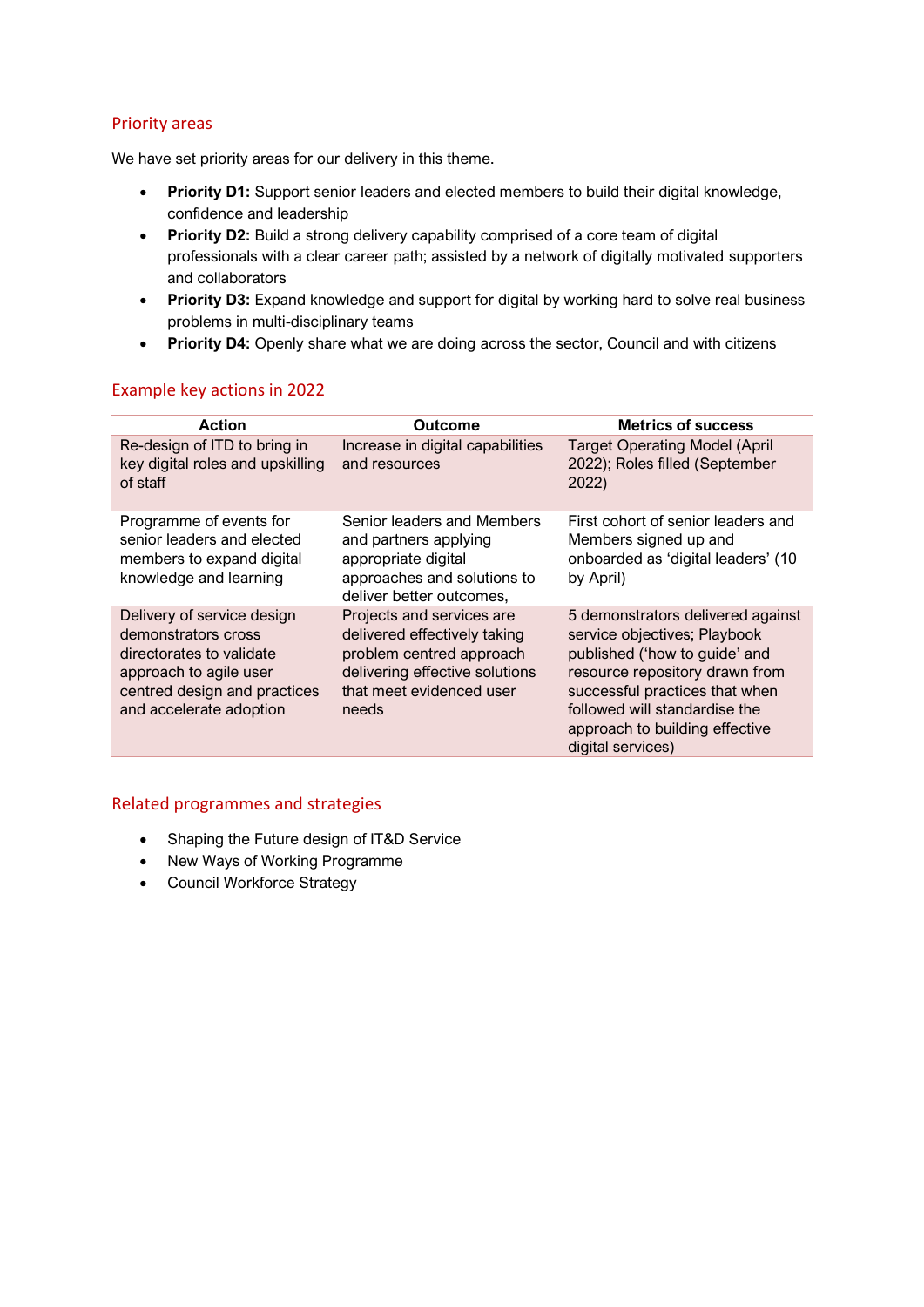#### <span id="page-15-0"></span>**Priority E: Building the best technology to support Council services**

**Aim:** To ensure our technology and digital infrastructure is responsive, secure and adaptive to meet the changing needs of our citizens, businesses and staff

#### Where we are now

We are hampered by maintaining legacy systems that are not fit for purpose and are unable to keep up with users evolving needs. Lack of the right governance means that we struggle to actively address and decommission systems when the time is right. Many of our more traditional technology contracts are inflexible and not suited to being able to modernise at pace. If we do not make important changes in these areas, our people will not be able to focus their time and efforts on the work needed to support the commitments in this strategy.

#### What success looks like

Technology is a key enabler to supporting directorate service ambitions and the smooth operations of our Council. Our technology and infrastructure are responsive, secure and adaptive and keep pace with the changing needs of our citizens, businesses and staff; we can deliver products quickly and iteratively on our platforms to enable the delivery of end to end seamless services. We actively explore trial and test new and emerging technologies so that we take advantage of the potential benefits and efficiencies these offer. We make use of common tools in multiple services and reuse where we can.

#### How we will do it

We will:

- evaluate our existing technology replacing it with new, up-to-date solutions where it is no longer working, and working closely with providers and industry experts to get the most out of the technology that is still useful
- trial new technologies
- use new platforms that don't require specialist knowledge to allow teams across the Council to produce new applications quickly
- work in the open and communicate our plans and activity throughout the Council
- rapidly test new innovations to understand if they are going to work before we formally take ideas forward
- deliver our Cyber Security Strategy that understands all the technology the Council is using (and not just what we traditionally support)
- review each major service to understand the user needs, performance, costs and technology for each and implement changes as needed

#### What this means for citizens and businesses

Citizens and businesses will know that our digital services are secure, and information is safe with us. They can access services that are reliable and that they can depend on at any time. Importantly they will know that our technology is providing value for money.

#### What this means for staff

Staff will have excellent, fit for purpose and secure IT systems. Support and guidance will be provided on the use of new systems. Technology will be there to assist and enable them to do their job and not be a barrier to success.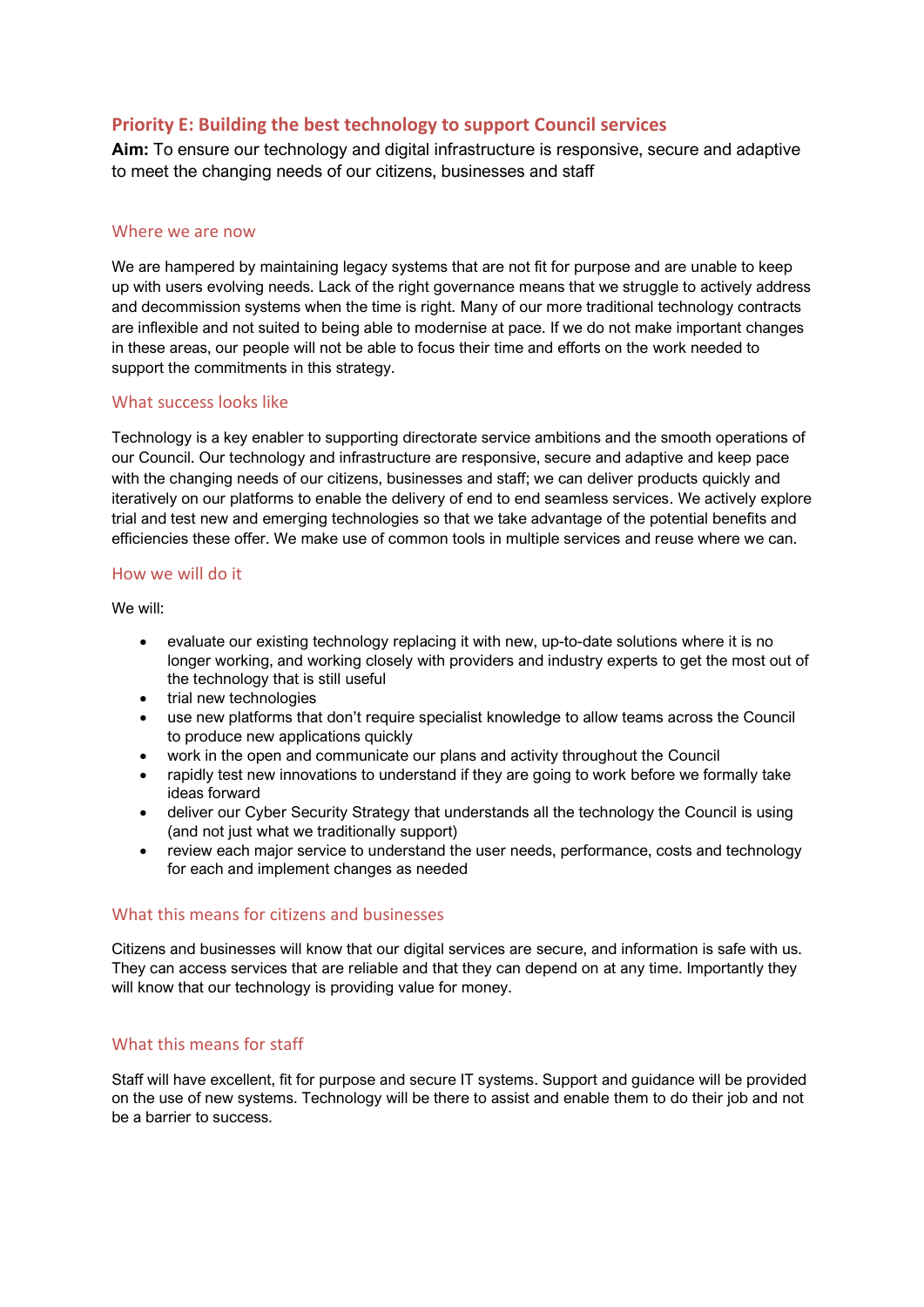We have set priority areas for our delivery in this theme.

- **Priority E1:** Modernise our existing technology estate so that we get the most out of our technology that is still useful; better manage and decommission our legacy technology to reduce our technical debt and continue to improve our cyber security capability
- **Priority E2:** Invest in our innovation by trialling new technologies, make use of new platforms to deliver new products quickly and adopt a cloud first approach towards infrastructure and technologies
- **Priority E3:** Continually review and evaluate where we are and where we need to be by building breaks in our schedule to learn from others, communicate and collaborate

#### Example key actions in 2022

| <b>Action</b><br>Understand and address the issues and                                                                                                          | <b>Outcome</b><br>Prioritise and meet                                                           | <b>Metrics of success</b><br>Target operating model; |
|-----------------------------------------------------------------------------------------------------------------------------------------------------------------|-------------------------------------------------------------------------------------------------|------------------------------------------------------|
| gaps in capabilities, resources,<br>principles and governance required to<br>deliver work.                                                                      | demand with the right<br>resources where they are<br>needed                                     | Governance                                           |
| Develop detailed technology roadmap<br>with building block to create a modern fit<br>for purpose technology estate that<br>facilitates technological innovation | Simplified technology<br>estate that is an enabler<br>to delivering the<br>Council's priorities | Roadmap and timeline                                 |
| Continue to deliver the cyber security<br>strategy and meet the wider security<br>needs of the Council                                                          | Secure, reliable digital<br>services where<br>information is safe                               | Delivery of Cyber Security<br>programme in flight    |

- Shaping the Future design of our IT&D Service
- Digital City
- Cyber Security Strategy
- Cloud First strategy